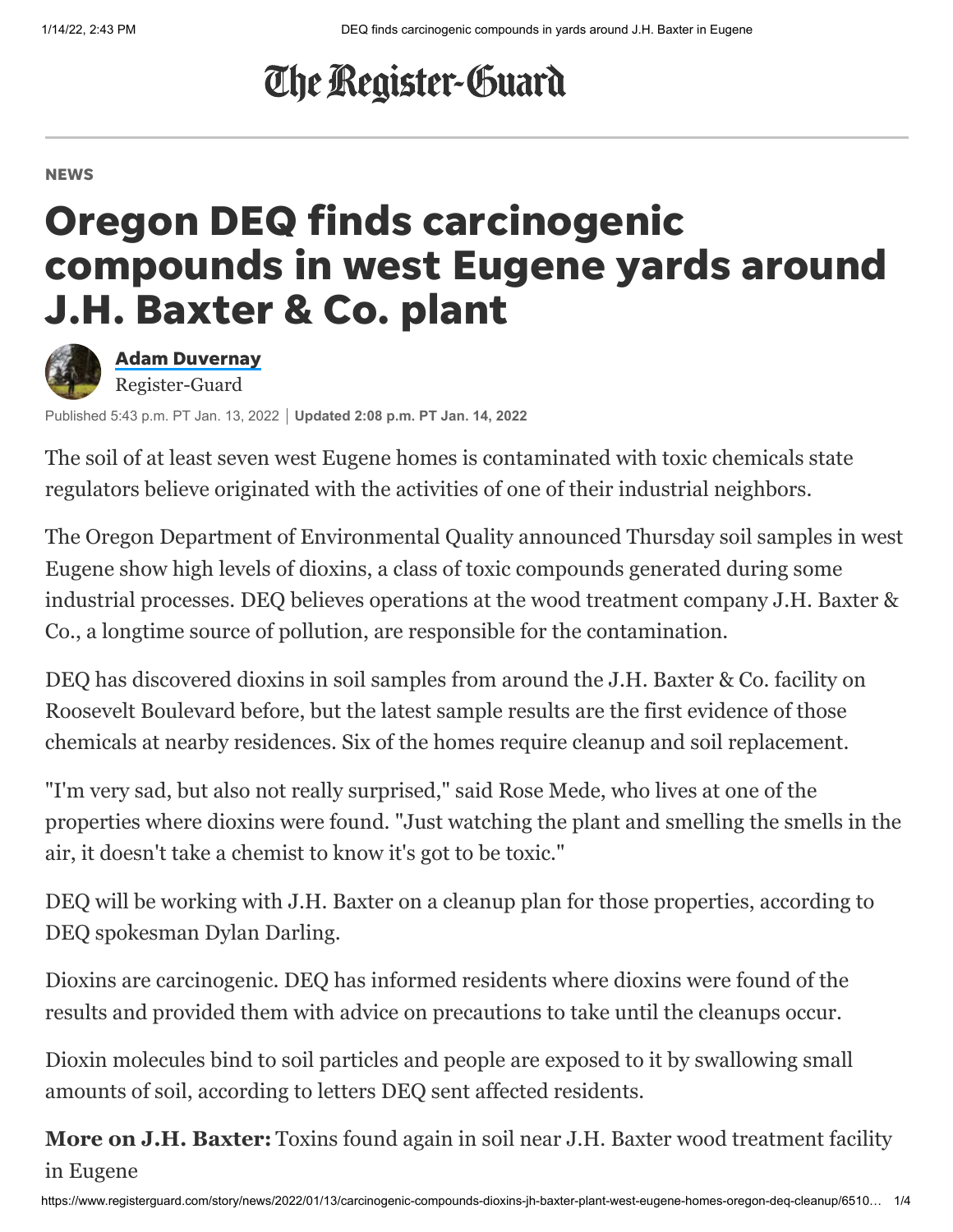Third-party consultants took the samples in September and October and analyzed them as part an on investigation into dioxin contamination near the facility, according to DEQ.

Dioxin levels at three of the residences require removal of contaminated soil as soon as possible, likely to be conducted this summer. Three properties need eventual cleanup to avoid health risks. Dioxins were found at a seventh residence, but cleanup isn't needed.

"It's not the healthiest area to live, I know that," said Rob Landwehr, whose soil will have to be replaced. "They did say they would tear up and re-do the yard. I'm sure that's probably a year down the road or better. It sounded like they have to do more testing now to figure out the extent of how far it goes."

A second round of soil sampling on residential properties in west Eugene is expected to begin soon, according to a DEQ news release. Additional sampling will help determine the extent of the dioxin contamination around the properties already tested, DEQ said.

DEQ took control samples from other areas as part of the investigation. One soil sample taken from Trainsong Park in west Eugene also showed elevated levels of dioxins, but it doesn't appear related to the J.H. Baxter & Co. site, according to the DEQ news release.

It is not yet known how dioxins contaminated park soil.

The dioxin presence is troubling, but the risk they pose appears low, according to DEQ.

"A family with young children would have to visit the park four days per week for an entire year before there would be any risk of health effects," the news release said.

DEQ is working on next steps at the park with Eugene and the Oregon Health Authority.

The city of Eugene temporarily closed the park Thursday until more testing is complete.

#### 'This is a wake-up call'

Neighbors of the J.H. Baxter & Co. plant have complained for years of foul odors and sickness. Studies have noted [unusual cancer rates](https://www.oregon.gov/oha/PH/HEALTHYENVIRONMENTS/TRACKINGASSESSMENT/ENVIRONMENTALHEALTHASSESSMENT/Pages/nweugenesite.aspx) around the site without linking them.

**Complaints:** [Neighbors fear J.H. Baxter & Co. plant is harmful to health](https://www.registerguard.com/story/news/2021/05/14/neighbors-fear-j-h-baxter-plant-is-harmful-to-health/4946571001/)

Beyond Toxics, a local nonprofit, has been one of the company's most vocal opponents. Executive Director Lisa Arkin said the dioxin levels are frightening, but not unexpected.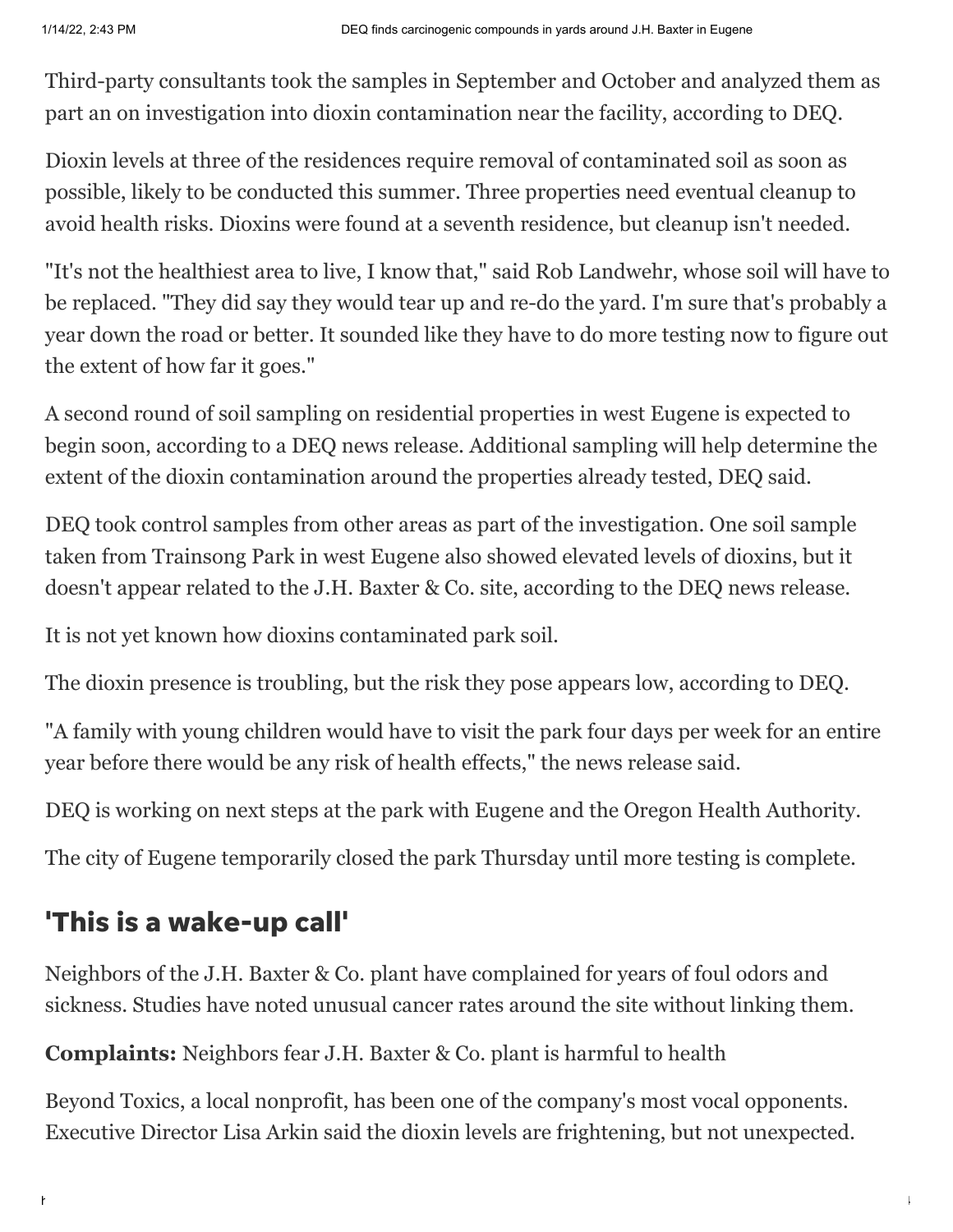"I'm not surprised that the agency found high levels of dioxins in the yards of residences, but it still is, in a way, disheartening to know that this kind of very poisonous substance is in people's yards where their children play," Arkin said. "We're not at any point yet where we can say 'dioxins cause cancer in west Eugene,' but this is a wake-up call."

J.H. Baxter & Co. President Georgia Baxter did not respond to an email seeking comment.

DEQ delivered letters to residents where dioxins were discovered informing them of the findings and recommending precautions to minimize tracking yard dirt into their homes.

"The letter they're sending to people are scary," Arkin said. "I'd be terrified if I received a letter from DEQ saying there's dioxin in the soil on my property. I would also be furious because it not only affects the health of my family but it affects my entire community."

### Not the company's first fine

The J.H. Baxter & Co. facility has a long history of environmental and pollution issues.

The Lane Regional Air Protection Agency in 2004 logged more than 700 complaints from 100 homes near the plant that alleged sicknesses had been caused by plant fumes.

DEQ at that time also discovered arsenic in soil at the facility and pentachlorophenol, an industrial wood preservative, spreading in the aquifer underneath the neighborhood.

The company spent hundreds of thousands of dollars in trying to mitigate the damage.

Between 2017 and 2019, DEQ fined the company for hazardous waste and water quality violations, including eight instances of polluted water draining offsite into Amazon Creek.

The U.S. Environmental Protection Agency in 2018 fined J.H. Baxter & Co. \$64,000 and required it to build on-site protections meant to prevent toxins contaminating nearby soil.

In 2019, the company and regulators agreed to a cleanup plan that was meant to reduce the occurrence of soil and groundwater contamination at the company's 31-acre facility.

**Related:** [Eugene wood treatment facility J.H. Baxter fined more than \\$200,000 for](https://www.registerguard.com/story/news/2021/03/04/eugene-wood-treatment-facility-jh-baxter-fined-more-than-200-000-environmental-violations/6911952002/) repeated environmental violations

DEQ in March 2021 fined J.H. Baxter \$223,440 for an assortment of alleged violations. That included \$178,905 for pumping 1.7 million gallons of industrial process waste into devices that evaporated the liquid, containing various hazardous chemicals, into the air.

https://www.registerguard.com/story/news/2022/01/13/carcinogenic-compounds-dioxins-jh-baxter-plant-west-eugene-homes-oregon-deq-cleanup/6510… 3/4